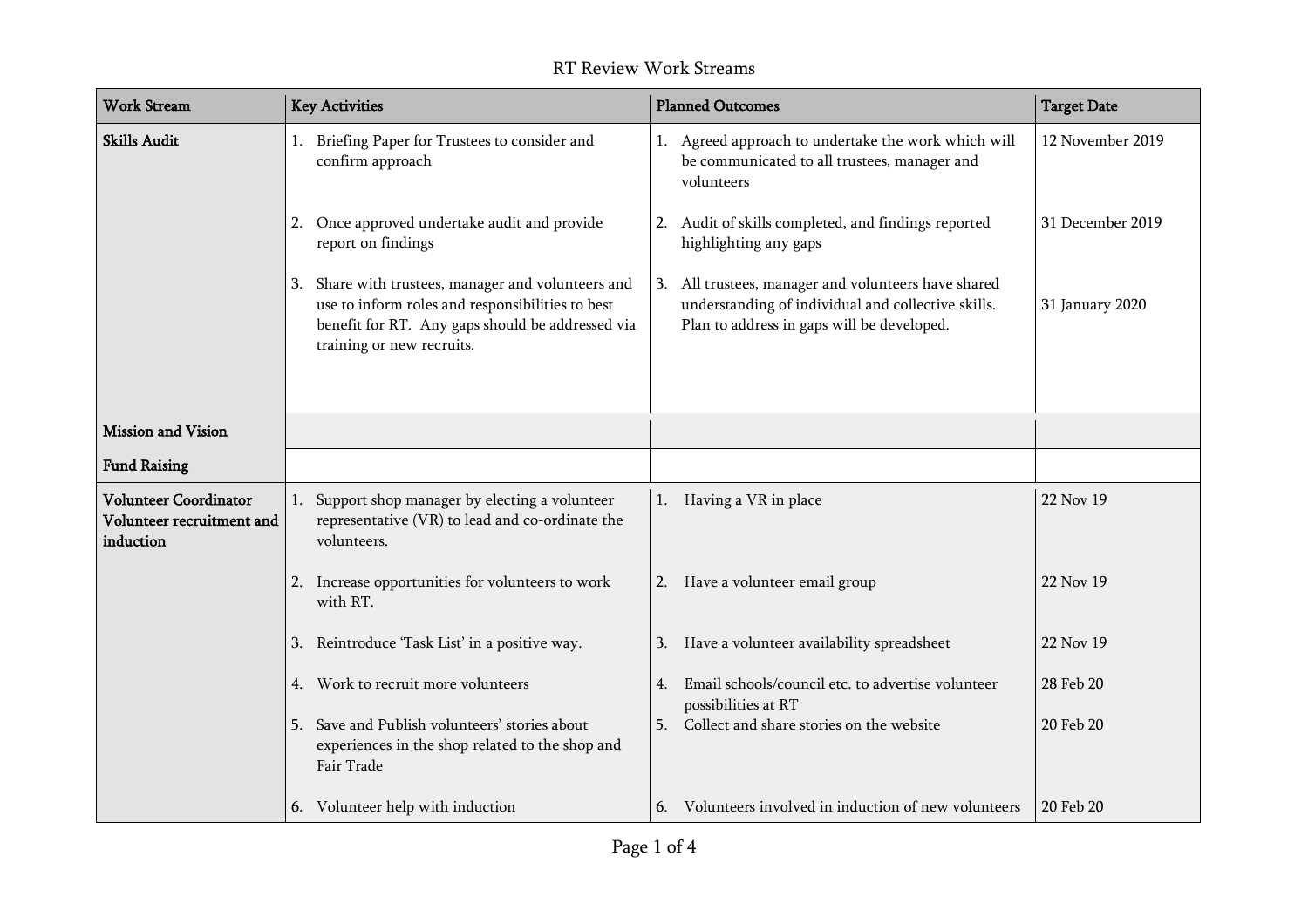| <b>Work Stream</b>                                                                    | <b>Key Activities</b>                                                                                                                                        | <b>Planned Outcomes</b>                                                                    | <b>Target Date</b>                  |
|---------------------------------------------------------------------------------------|--------------------------------------------------------------------------------------------------------------------------------------------------------------|--------------------------------------------------------------------------------------------|-------------------------------------|
|                                                                                       | 7. Have regular updates/refresher course about the<br>shop for established volunteers<br>8. Develop a list of volunteer availability, skills,                | 7. Timetable for volunteer updates, meetings<br>8. List of volunteer attributes            | 20 Feb 20                           |
|                                                                                       | learning needs and useful contacts/links                                                                                                                     |                                                                                            | 22 Nov 19                           |
| Communications:<br>Website<br>Social Media<br><b>Newsletter</b>                       |                                                                                                                                                              |                                                                                            |                                     |
| <b>Promoting RT and Linking</b><br>with other organisations,<br>building partnerships | Liaise with shop manager to ensure stock<br>availability for stalls. Group members to organise<br>2 church stalls and 2 Christmas Fayre stalls as<br>agreed. | Increase public awareness of RT by improving events<br>profile (more stalls)               | 1. December 2019                    |
|                                                                                       | Make contact with PDE and Radio Scotland to<br>2.<br>share stories behind products.                                                                          | Increase public awareness of RT by improving<br>2.<br>coverage in local media.             | December 2019 –<br>2.<br>March 2020 |
|                                                                                       | 3. Send note via Church Bulletins reminding<br>members of the shop and inviting them to buy<br>Christmas presents.                                           | 3. Increased sales in the shop by raising awareness with<br>churches and community groups. | 3. November 2019                    |
|                                                                                       | 4. Strengthen contacts with Renfrewshire and<br>Glasgow Fair Trade Steering groups.                                                                          | 4. Improve links with Renfrewshire and Glasgow Fair<br>Trade groups.                       | 4. March 2020                       |
|                                                                                       | Strengthen contacts with UWS and College of<br>5.<br>West of Scotland.                                                                                       | Develop and improve links with UWS and College of<br>5.<br>West of Scotland.               | 5. March 2020                       |
|                                                                                       |                                                                                                                                                              | Increase presence of stalls at events in Renfrewshire<br>and Glasgow.                      | 6. Ongoing<br>throughout 2020       |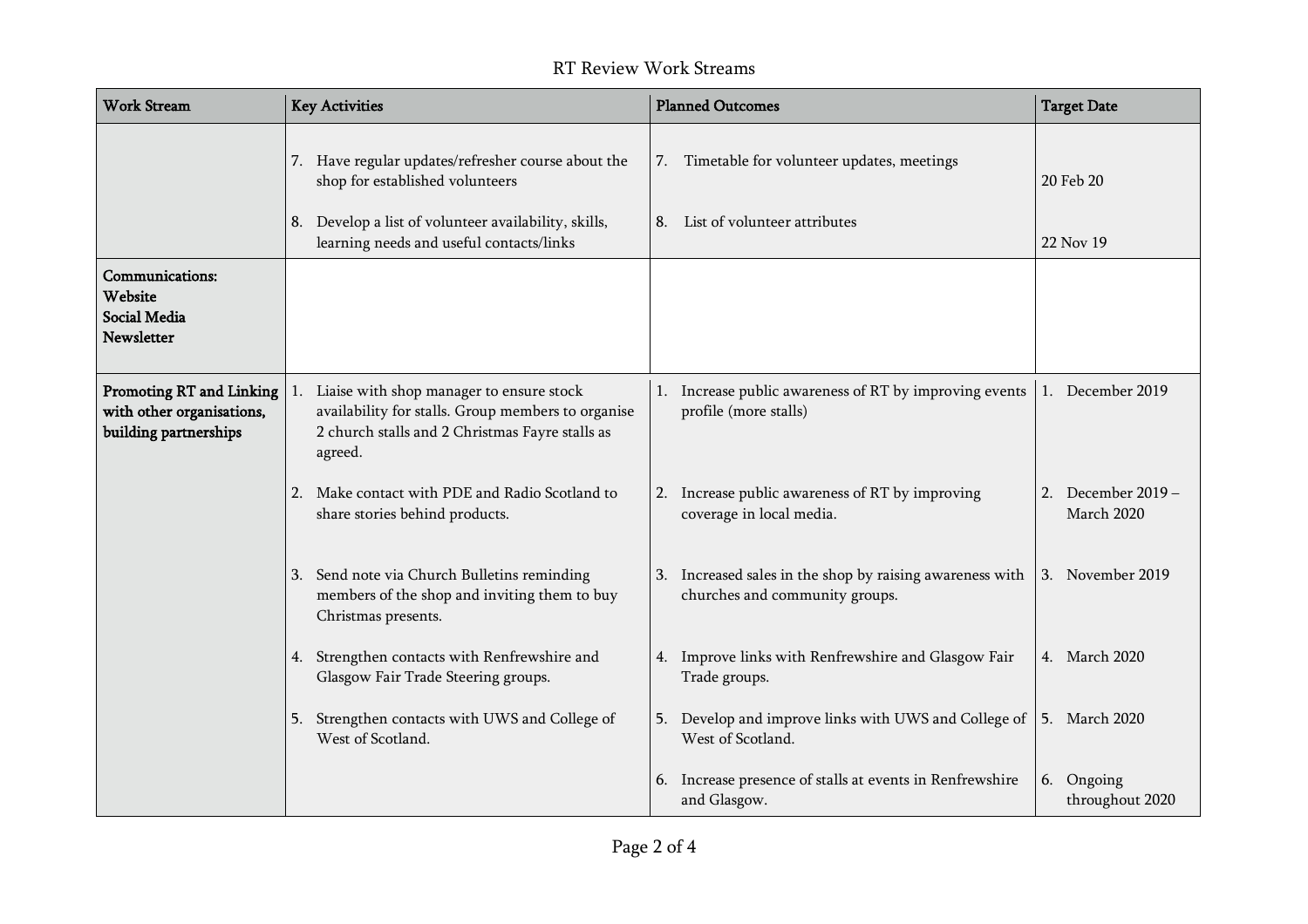| Work Stream | <b>Key Activities</b>                                                                                  | <b>Planned Outcomes</b> | Target Date |
|-------------|--------------------------------------------------------------------------------------------------------|-------------------------|-------------|
|             | 6. Check out 'What's On' calendars for<br>Renfrewshire and Glasgow and identify<br>appropriate events. |                         |             |